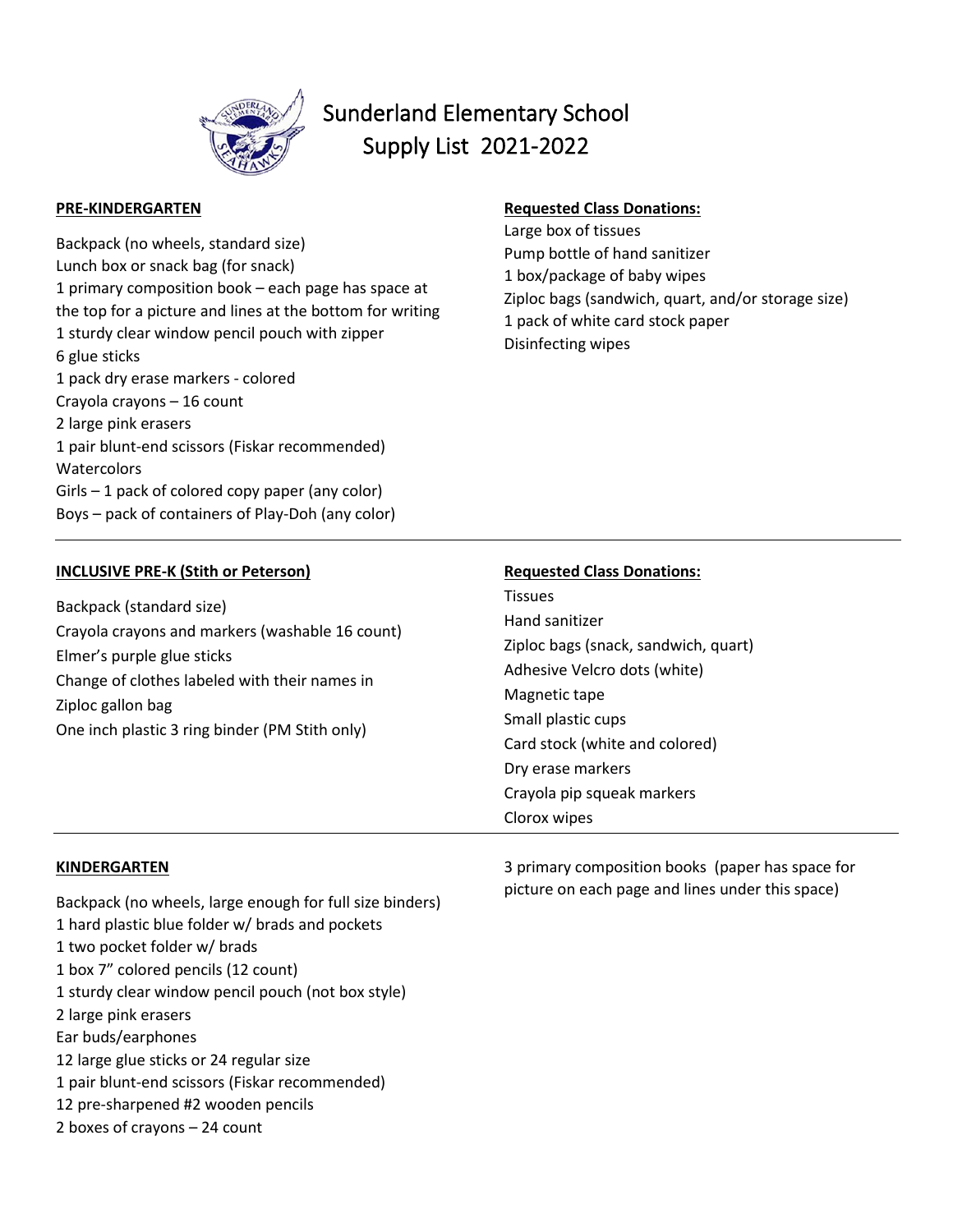## **Requested Class Donations:**

8 count washable markers (thick and thin)

4-pack dry erase markers

1 package or box of baby wipes

1 container of disinfectant wipes

2 boxes of tissues

1 box two-gallon, one-gallon or sandwich size bags (Ziploc type) 1 bottle waterless hand sanitizer Avery 8160 labels Cardstock – white and light colored Colored paper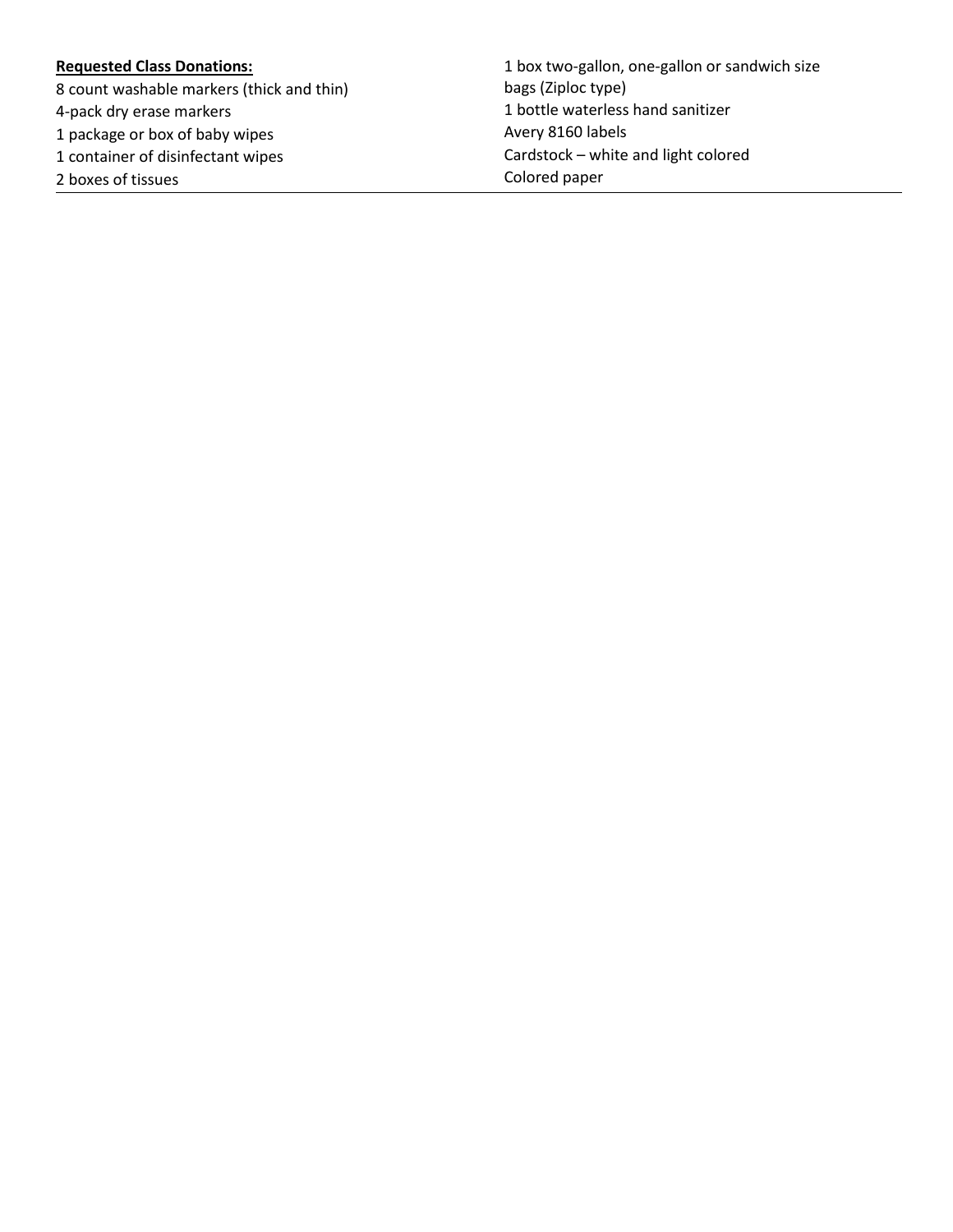## **FIRST GRADE**

2 boxes crayons – (24 count or smaller) 20 small glue sticks 24 pre-sharpened #2 wooden pencils 1 pair child scissors (Fiskar recommended) 6 black and white composition books (100 sheets) 2 primary composition books (paper has space for picture on each page and lines under this space) 2 plastic folders with pockets 1 plastic hinged school box 2 large pink erasers

## **SECOND GRADE**

4 packs of pre-sharpened pencils 1 pack of red pens 2 big erasers 4 pocket folders **Scissors** Crayons 3 packs of glue sticks Pencil box 5 wide-ruled black & white composition books

#### **Requested Class Donations:**

1 box 200 count tissues 1 box washable markers 2 containers of disinfectant wipes 1 ream of 8.5" x 11" white/color cardstock 1 box expo markers 1 pack of colored pencils 1 box of plastic baggies (gallon, quart and sandwich) 1 pack of 3x5 index cards 1 bottle of waterless hand sanitizer – 30 oz. size

## **Requested Class Donations:**

Sticky notes Hand sanitizer Black dry erase markers Clorox wipes Ziploc bags (all sizes) 2 boxes of tissues

## **THIRD GRADE**

48 pre-sharpened #2 wooden pencils (no mechanical) 1 box crayons – 24 count 4 large glue sticks 1 pair point-tipped scissors ½ inch binder or sturdy folder with fasteners and pockets to be sent in October (for Music) 5 black and white composition books (100 sheets) 2 plastic folders with brads –1 red, 1 green 1 pair of earbuds in a Ziploc bag labeled with name 1 pencil bag with zipper 1 red medium point pen 1 yellow highlighter 1 large pink eraser \$3.00 for agenda book

### **Requested Class Donations:**

1 box 200 count tissues Sanitizing wipes Hand sanitizer 1 pack dry erase markers 1 extra pack of pre-sharpened #2 wooden pencils Sandwich Ziploc bags Gallon Ziploc bags

*Your child will be issued an individual laptop.*